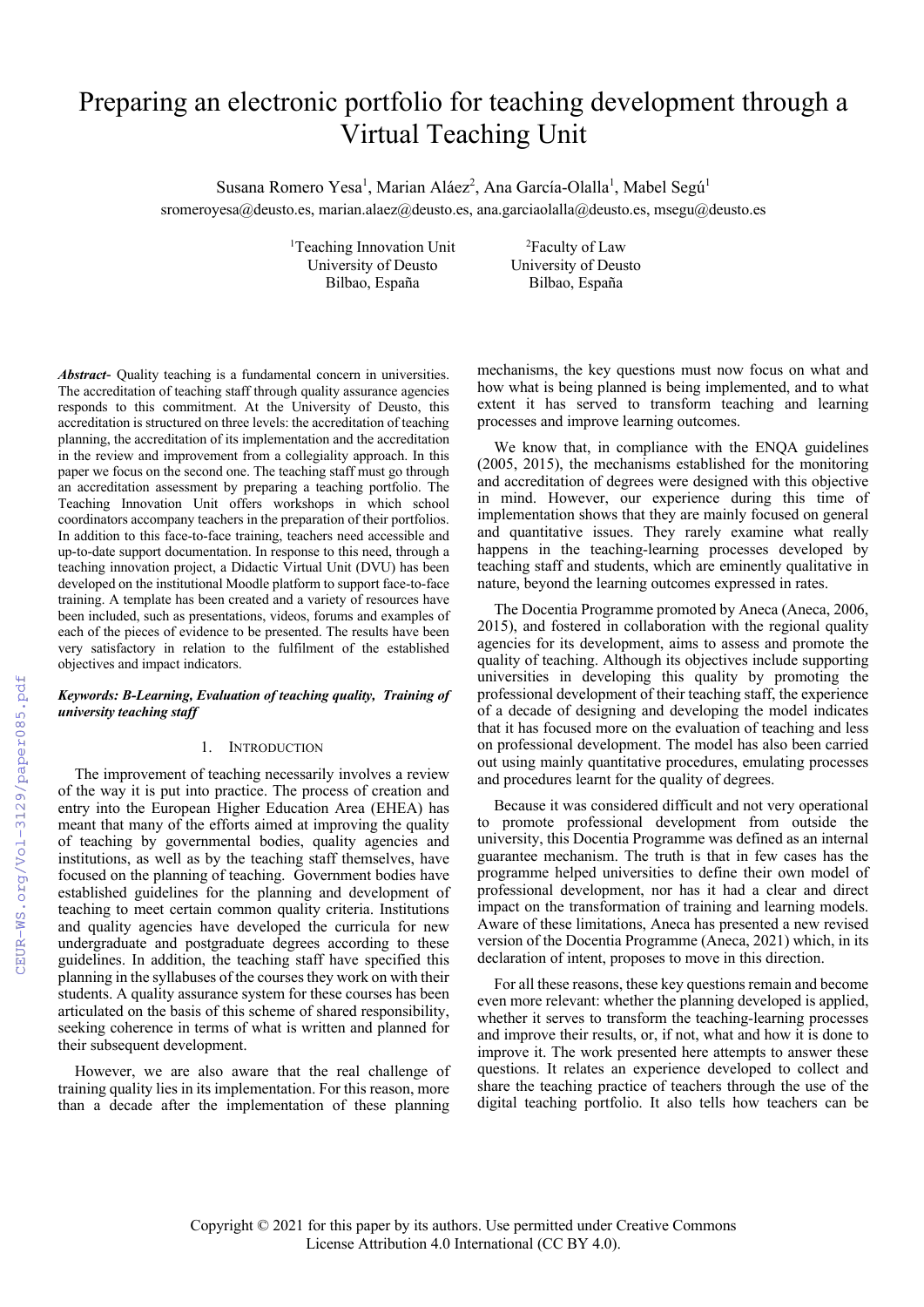accompanied to facilitate its development and to systematically reflect on their practice in order to improve it.

# 2. CONTEXT

The experience that we present is developed in the context described above. It takes place at the University of Deusto, as an example of a development of the Docentia Programme with a different orientation to the one described in the state of the art. It is oriented towards a previously defined training model and professional development model (Deusto, 2007). Thus, the mechanisms developed internally to assess the quality of their teaching are oriented towards these models, evaluating how the teaching staff develop the descriptions of good practice contained in them (Villa and García-Olalla, 2014).

The University of Deusto assumed the need for a transformation of its educational system at institutional level. To this end, in 2001 it published the design of its Pedagogical Framework, its Training Model (MFUD) and its Autonomous and Significant Learning Model (MAUD). This latter includes five phases: contextualisation based on experience, reflective observation, conceptualisation, active experimentation and evaluation (Deusto, 2001). The competences model on which the universities were to base their degrees necessarily meant that the teaching staff had to design their subjects orienting them towards the horizon of the professional academic profile of the degree. To this end, the axis of competences to be developed was used, and the teaching-learning strategies, activities, contents and assessment systems revolved around it. It was this new model towards which the innovation process and the professional development of its teaching staff had to be oriented.

Three evidence-based qualitative assessment procedures have been developed for the accreditation assessment of teaching: Label 1, which assesses the quality of planning; Label 2, which assesses the quality of the implementation of teaching; and Label 3, which assesses its review and improvement from a collegiality approach.

The collection and analysis of evidence for Label 1 was initially simpler due to the existence of two defined instruments that capture such planning: the syllabus and the student learning guide. Their quality is reviewed by means of 3 criteria and ten previously established indicators.

However, the amount of documents, instruments, productions and interactions that are developed in teachinglearning processes is tremendously wide and varied. For this reason, a priori, finding and agreeing on a set of relevant but measurable evidence, collecting it in some kind of support, and defining agreed criteria for the quality of good practice seemed extremely difficult. To this end, an experimental team of teachers spent two years working on an Innovation project (2011/12 and 2012/13). The outcome of their work was rated with a high degree of satisfaction by the participating team. It resulted in a procedure, support and documentation. All this was made available to the whole educational community to disseminate and extend institutionally this Label 2 accreditation process (García-Olalla, 2014).

During that first pilot experience (between 2011 and 2013) it was defined that Label 2 Accreditation aimed to ensure the orientation and promotion of student learning towards the achievement of autonomous and meaningful learning. This was to be achieved through the appropriate management of teaching methods, the use of time, material and personal resources, and the monitoring and evaluation of the process. All of this was based on the construction of a climate and a commitment to the exigency, depth and quality of work and learning.

Without having yet defined the criteria and indicators by which this good teaching practice would be demonstrated, it was decided that the teaching portfolio would be the optimal instrument for collecting and organising evidence that could be of such a varied nature. As expressed by Fernández-March (2006:18), the portfolio is "a description of a teacher's efforts and results to improve his or her teaching, including documents and materials that together show the extent and quality of the teacher's teaching performance. At the same time they also operate within the efforts to improve educational institutions and teaching as a profession". It is a structured documentary history of a set of materials selected by the teacher to show learning, reflecting on it and its evolution. To this end, the teaching portfolio should not be an exhaustive collection of documents and materials that affect teaching performance, but it should present selected information about teaching activities and solid evidence of their effectiveness. The long experience developed by Seldin (1997) and his collaborators in developing teaching portfolios had shown and documented their beneficial effects and results, both for formative and summative purposes.

The detailed work on the type of evidence to be included and how to order them resulted in the formulation of 3 criteria that are specified in 10 indicators. The content of the portfolio is structured around them, as well as their subsequent review: learning management (methodology, time management and resources), guidance and tutoring (guidance and tutoring system), and learning assessment (information, techniques, feedback and learning outcomes).

Although they were not among the intended objectives of that project, two highly relevant lessons were learned. These have remained to this day because of the transformative potential they revealed from its beginning:

- The creation of the teaching portfolio with a digital support greatly facilitates the archiving and updating of documentary evidence and its links. It also makes it possible to share the portfolios of other teachers, and thus to have access to numerous examples of strategies for the implementation of teaching.
- The teaching staff participating in the experience valued very positively the collaborative work dynamic that emerged in the work team, as well as the richness of the exchange of experiences of teaching practice that it had allowed. They really felt that they were working in a community of professional practice.

Since then, training for the development of the teaching portfolio for accreditation has been organised in the form of workshops in which the Label 2 coordinators of the centres accompany the teachers in this process. On the other hand, given that teachers are used to using the institutional platform ALUD (based on Moodle) in their subjects, it has been decided that the portfolios will be hosted on a parallel platform called DOCENTIA.

On the other hand, the process of obtaining Label 1 has been consolidated over the last few years at the university and many of the lecturers already have this accreditation. However, the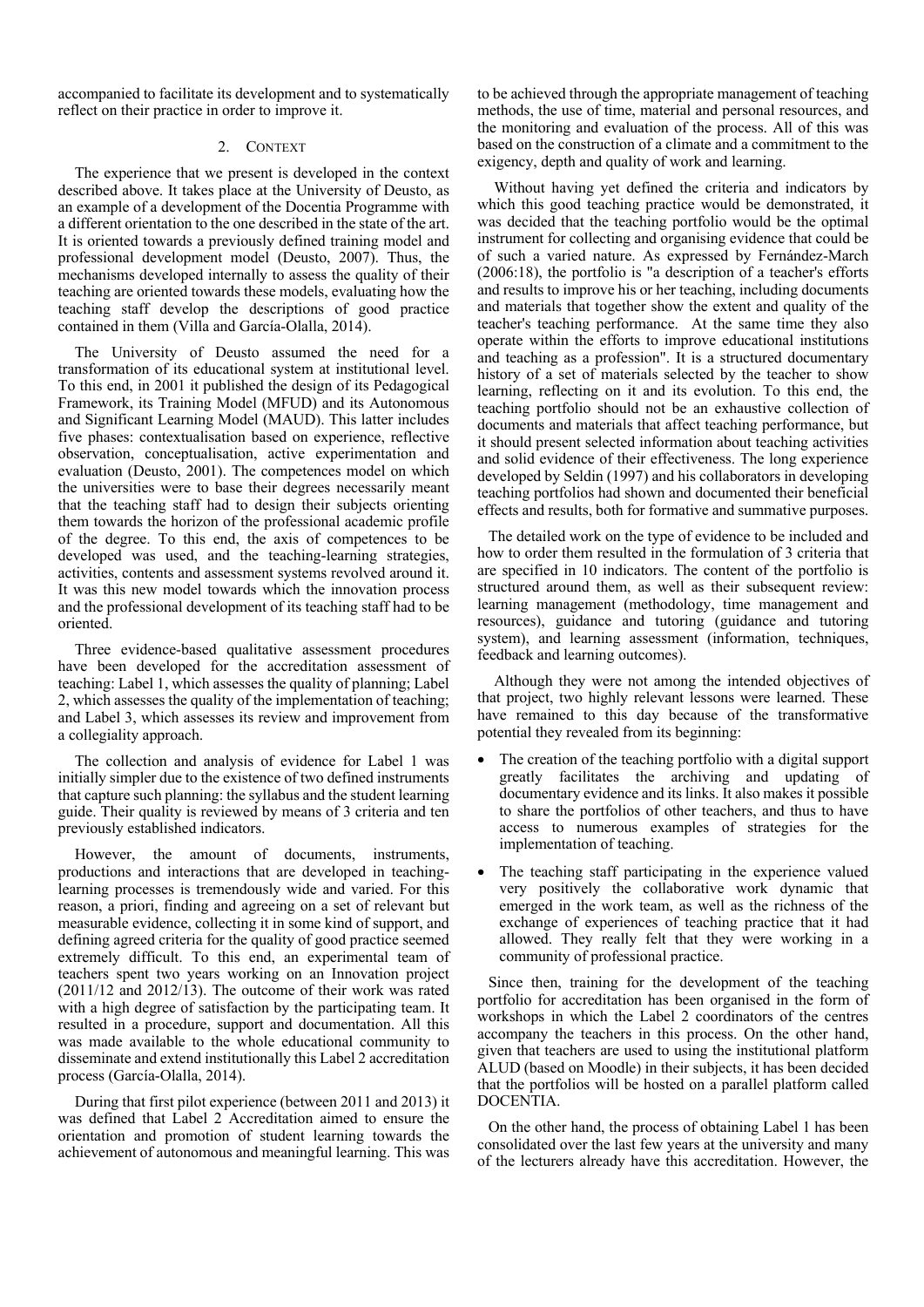process of obtaining Label 2 has not yet reached this level of consolidation, due to the higher level of complexity and commitment involved. The procedure has been applied for five academic years (between 20014/15 and 2018/19). In the academic year 2019/20 a new step is taken, which is the purpose of the innovation project presented here.

The General Objective of this teaching innovation project is to help teaching staff at the University of Deusto to develop a teaching portfolio that allows reflection on the implementation of their teaching as well as Label 2 accreditation.

The following specific objectives were also identified:

- Implement a course to make it easier for teaching staff to create their own teaching portfolios. This course should follow the teaching-learning cycle established at the University (MAUD), thus providing a coherent example to the teaching staff who must do the same in their subjects (Gairín, 2011).
- To present in a structured, updated and accessible way key documentation to support the face-to-face workshop.
- To facilitate the access of the teaching staff to updated material for the development of portfolios, and to the structure to be followed through a template.
- To present examples of activities for each of the MAUD phases.
- To make the experience accumulated in the external evaluation of the Label 2 available to the teaching staff through an explanatory list of the most frequent errors.
- To involve the University Community in the final design of the course through the collection, evaluation and incorporation of their suggestions for improvement.

To achieve these objectives, we proposed the creation of a course for the development of a teaching portfolio, using DOCENTIA as a support, DRIVE as a repository and Google format for all documentation.

The DOCENTIA platform is a good tool for such support. It makes it possible to collect the documentation in a structured way, to introduce explanatory comments on the contents and usefulness of the documents offered, to use links to Drive folders to access the documents, which guarantees their updating, the use of forums for questions-messages, as well as tasks to be carried out inside and outside the classroom, with the possibility of programming deadlines and a feedback system.

Moreover, the location of this course in the DOCENTIA platform allowed a double use: as a support in the face-to-face workshops and for the autonomous access of teachers who required it.

The members of the group of teachers who were going to carry it out had experience in teacher training in general and in Label 2 in particular, and came from different faculties, centres and campuses, which augured a good fit with the training needs of the teachers attending the courses. All this in a context in which the aim was to improve training programmes (Escobar, 2015), designing training plans and actions consistent with the needs of both the teaching staff and the institution itself (Fernández-March, 2003) and also integrating the development of their digital competence (González & Raposo, 2008; Díaz & López, 2009; Romero, Castejón, López & Fraile, 2017).

## 3. DESCRIPTION

The project is based on the use of two virtual spaces, one for the development of a Virtual Didactic Unit (VDU) that can be used by teachers to create their portfolios, and the teachers' own portfolios, created from a template and made available to the rest of the educational community.

In the case of the VDU, it was developed in seven phases, with corresponding activities, resources and time:

- 1st phase, opening of the course on the institutional platform (September - October, 2019): creation of the VDU; identification of sections; and construction of the content outline.
- 2nd phase, adaptation of previous contents (October December, 2019): compilation of materials; adaptation to Google Drive format; and placement within the VDU.
- 3rd phase, elaboration of new contents (January May, 2020): identification of new contents; elaboration of them taking into account the most appropriate resource (documents, videos, presentations, tasks, quizzes, forum...), applying the Google Drive format and the facilities of the platform itself; location within the VDU; and drafting of explanations for the appropriate use of each of them.
- 4th phase, experimentation with a group of teachers (June November 2020): use of the VDU in the workshops for the elaboration of the portfolio for the 2020-2021 call.
- 5th phase, evaluation of the Unit by different agents for the collection of suggestions for improvement (June, 2021): by the teachers who use it for the elaboration of their portfolio, by the coordinators who use it as a support for the workshops and by the people in charge of the departments.
- 6th phase, evaluation of the suitability of the suggestions submitted and incorporation into the VDU (June - July, 2021).
- 7th phase, dissemination (September October 2021): socialisation of the existence and use of the VDU in the Community of the University with the improvements introduced, as well as the results of the project in a Teaching Innovation Congress.

The other virtual space created in the project is the template (Figure 1) created to make it easier for teachers to create their portfolios. Thus, when a teacher decides to create a Label 2 portfolio, a request is made to the ICT resources department to create it on the institutional platform in one of the three official languages: Spanish, Basque or English. The template is no more than a "skeleton of labels" that the teacher uses to organise the evidence to be presented and not to forget any of it, but it is a key element, as will be seen in the results/conclusions sections. In the same template, the teacher also has the protocol where the reason for each piece of evidence and the way to present it are explained.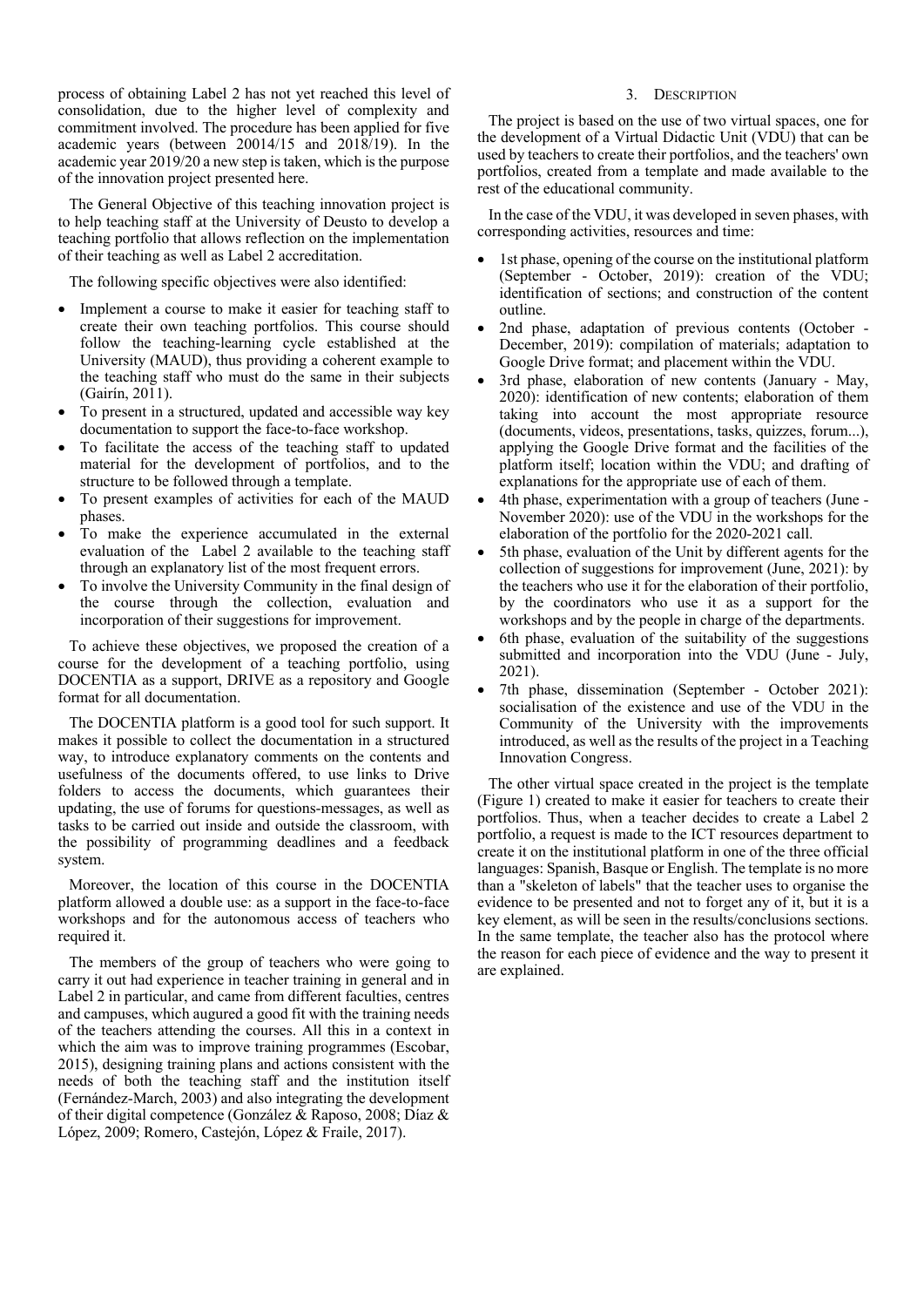## The context of the subject

Introduction to Economics is part of the Law Degree Programme at the University of Deusto and, togeth does not require any prerequisites beyond those required for admission to the degree.

The experience of teaching in the first year allows us to affirm that the profile of students who have rece orienting it fundamentally from a conceptual point of view in which the mathematical apparatus is implicioniting it fundamentally from a conceptual point of view in which the mathematical apparatus is implici

Introduction to Economics is taught in different groups whose composition varies: only Bachelor's Degre Relations or International Relations. The size of the group varies in each case and each academic year. In

Label 1- Approved Student Learning Guide

Accredited Student Learning Guide Marian Aláez, Label 1 obteined in 17-18.

Assessment Committee Label 1 last report

Label 1-Accreditation report Marian Aláez

Current Student Learning Guide

Current Student Learning Guide 19-20 Introduction to Economics Marian Aláez

Current Syllabus

2019. Current Syllabus Introduction to Economics

Last academic year, the lecturers of Introduction to Economics in the Bachelor's Degree in Lawa Relations, have started a very fruitful collegial work in the subjects of these degrees, which has

**Figure 1.** First items of the template created, once filled in.

# 4. RESULTS

The following indicators were identified to assess the impact of this project:

- INDICATOR 1: To produce the didactic unit on the planned date and following the MAUD cycle. The unit, according to the initial project schedule, should have been completed in April 2020. However, due to the declaration of the state of alarm and the academic changes that followed, it was not completed until May 2020, after the end of the academic year.
- INDICATOR 2: To submit the developed unit for review by participants, department heads and Label 2 coordinators in order to get their suggestions for improvement. For the same reason as in the previous indicator, the didactic unit was presented to all stakeholders at the same time and not in phases as planned. The questionnaire was sent out in the second semester of this academic year 20-21 as it was considered that the respondents would be better informed to respond.
- INDICATOR 3: Obtain a minimum of 3.5/5 in the items referring to the availability of documentation. To measure this, two items have been included in a satisfaction survey: their perception of satisfaction with the course as an aid to portfolio preparation and with the relevance of the course content and resources. The average score was 4.6/5 on both items.
- INDICATOR 4: To obtain a minimum of 60% of enrolments in the implemented course from among the teaching staff submitting portfolios in the Label 2 call for 2020-2021. Although this indicator was initially outside the scope of the project, it was considered to be an important indicator of success. In this case, we do not have reliable data due to the delay in making the course available to teachers for the reasons outlined above.

However, it has been observed that the portfolios submitted for accreditation followed the template provided with the course.

- INDICATOR 5: Obtain a minimum of 80% of accreditations among participating teachers of the teaching unit who apply for the Label 2 call (2020-2021). 87% of the teachers who have applied for the call have obtained full accreditation; the rest have obtained conditional accreditation, which means that they will be able to obtain accreditation in the next call. There were no "no accreditations". However, these are global data, since, as mentioned above, there are no reliable data available on who have been users of the course developed and who have not.
- INDICATOR 6: To present the good practice at a Teaching Innovation conference. The presentation of this good practice would fulfil this indicator.

As explained above, the pandemic situation and the consequent focus of university effort on adapting teaching has generated some delays that have affected the outcome of the indicators in terms of their deadline for compliance. As a result, and due to the fact that this was a situation of force major, all the indicators can be considered to have been met, with the exception of Indicator 4, for which there is a lack of data. Likewise, Indicator 5 has had to be transformed, also due to the aforementioned data problem. In any case, given the conviction of the usefulness of the work carried out on the basis of the comments received in the survey, the missing data will be collected in the next edition of the accreditation evaluation of the teaching staff. In view of the above, we believe that the desired impact has been achieved.

The general objective "to help teaching staff at the University of Deusto to develop a teaching portfolio that allows them to reflect on the implementation of their teaching and Label 2 accreditation" has been met through the fulfilment of its specific objectives:

- We have followed the University of Deusto Learning Model (MAUD) cycle in the development of the course, reinforcing the internalisation of the model by the teaching staff.
- Access has been facilitated for Deusto teaching staff to updated material for the preparation of portfolios. Historically, the necessary documentation, both official documents and others of a practical nature to facilitate the preparation of subject portfolios, was prepared by the Teaching Innovation Unit and was made available to teachers through the coordinators of the centres via email. By creating the DOCENTIA course in this project, it has been possible to have a centralised repository of all the necessary material. In addition, by linking the documents susceptible to change with a documentation folder in Drive, its permanent updating has been guaranteed.
- The key documentation for the development of portfolios has been presented in a structured and accessible way. This documentation is being used by centre coordinators to support workshops with teachers and, autonomously, by some teachers. This has been possible thanks to the use of DOCENTIA as a learning environment, as it allows the incorporation of other types of materials such as videos, links, tasks, etc., in addition to files, all in an organised way and accompanied by explicative comments.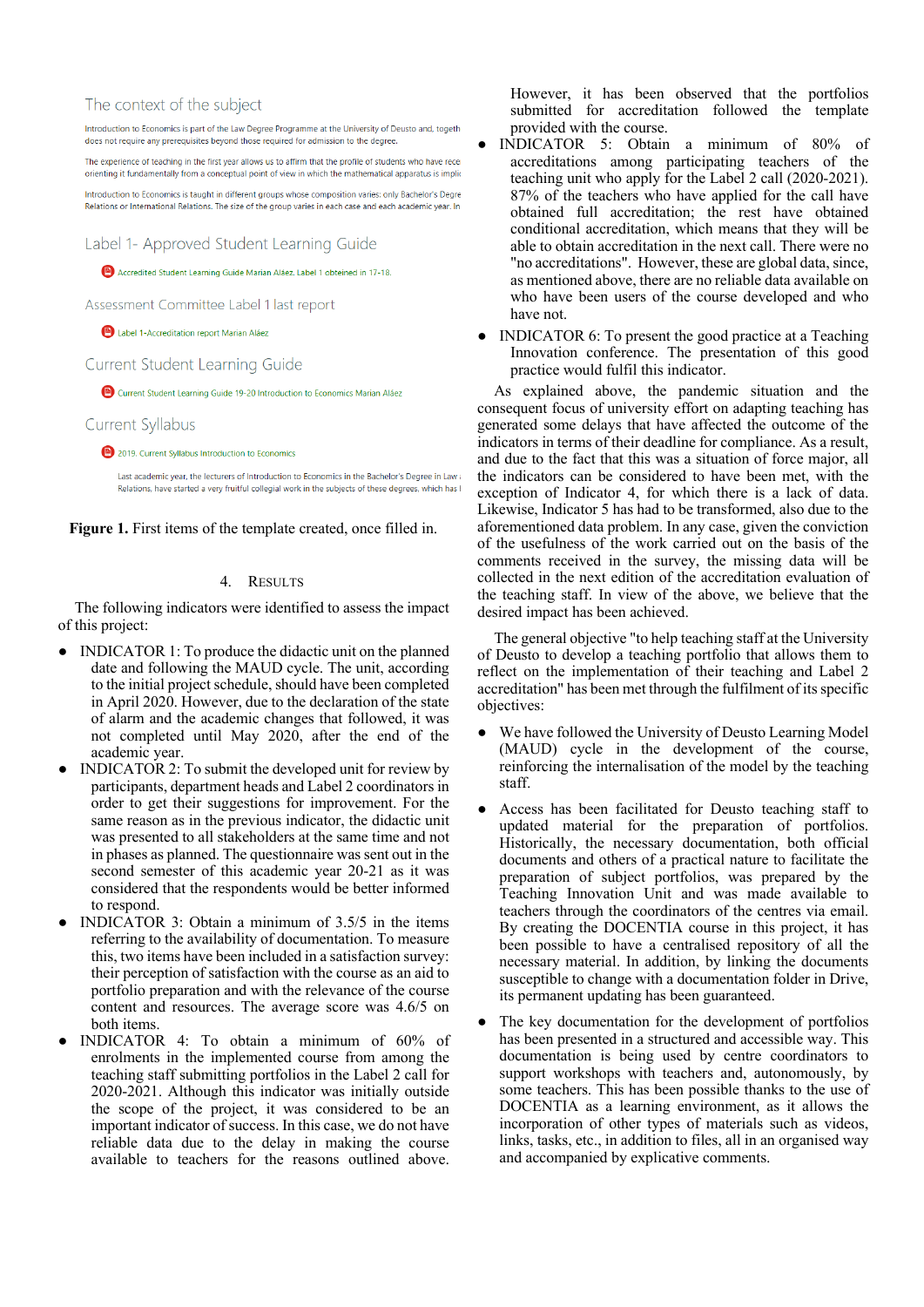- Examples of activities have been incorporated in each of the phases of the MAUD cycle, as the portfolio is a tool for collecting evidence and it is required that the evidences are presented structured on the basis of this cycle. In addition, examples of completed portfolios have been shared and have received very good feedback from the evaluators. The latter have pointed out the good evolution of the portfolios presented, especially due to a better structuring of the evidences, facilitated by the availability of the template prepared for this purpose.
- The experience gained in the external evaluation of the implementation of Label 2 teaching has been made available to the teaching staff through an explanatory list of the most frequent errors. As it is a link to a drive document, its content can be efficiently updated in each edition.
- The University Community has been involved in the final design of the course, through the collection, evaluation and incorporation of their suggestions for improvement.
- The course has been disseminated through a Congress.

#### 5. CONCLUSIONS

This project has been aimed, on the one hand, at improving teaching quality by making available to teaching staff evidence of good teaching practices carried out by their colleagues. On the other hand, it has also been used to show the user teaching staff an example of online teaching that follows the MAUD phases. This last aspect is particularly relevant in the context of a hasty change from face-to-face to remote teaching.

The sustainability of the project is ensured by the combined need for accreditation and the usefulness of the teaching unit in achieving it. This fact has been confirmed in the surveys, as well as by the fact that no new resources of any kind are required, with the exception of those dedicated to its updating. This last milestone will be carried out annually by the Teaching Innovation Unit, which is responsible for the DOCENTIA programme. Moreover, the fact that Label 2 coordinators use it in their annual workshops for teaching staff ensures its continuity.

Likewise, and due to the experience gained after having carried out a similar project to the one described here a few years earlier, focused on improving teaching planning, its transferability can be confirmed. The use of a Moodle-type platform to support teaching staff in improving the quality of teaching can be transferred to other areas, with the appropriate adaptations.

In fact, after the completion of both projects and their subsequent evaluation, the teaching team is assessing the possibility of transferring this project to the context of obtaining accreditation for teaching planning in the postgraduate field, as well as to collect and make available to the teaching staff good practices from each of the phases of the MAUD cycle.

It is worth highlighting the importance of the technological ingredient that this practice incorporates in the context of the pandemic in which it has taken place. Through its use to meet a clear need for accreditation, the teaching staff have access to an example of the use of different technologies and digital resources that they will undoubtedly transfer to their own teaching. We believe that the support they have received in its use, both in classroom and online training, has been fundamental in making this transfer possible.

In the evaluation of the project, the advisability of the combined use of a variety of resources has emerged, as well as the need for a team to assume the commitment to continuously attend to the needs that may arise in the teaching staff in the use of the platform. In the case described in this good practice, the assumption of this responsibility is assured as long as it is entrusted to the Teaching Innovation Unit, made up of staff from different centres, with training, motivation and time allocation for this task. If this important resource were not available, the practice presented would have no guarantee of being effective.

#### ACKNOWLEDGMENTS

The project described in this communication would not have been possible without the support provided by the University of Deusto through the 11th Call for Teaching Innovation Projects.

#### **REFERENCES**

- ANECA (2015). Programa DOCENTIA (Programa de apoyo para la evaluación de la actividad docente del profesorado universitario). Integración y actualización del programa 2006.v1. Retrieved from http://www.aneca.es/content/download/13305/164819/fil e/DOCENTIA\_nuevadoc\_v1\_final.pdf
- ANECA (2021). Programa de apoyo para la evaluación de la calidad de la actividad docente del profesorado universitario. Last update 20/05/2021. Retrieved from http://www.aneca.es/content/download/16186/197428/fil e/programaDOCENTIA\_210527.pdf
- Díaz, V. M. & López, M. A. R. (2009). La formación docente universitaria a través de las TICs. *Pixel-Bit. Revista de Medios y Educación*, (35), 97-103.
- ENQA (2005). *Standards and guidelines for Quality Assurance in European Higher Education Area*. Helsinki: ENQA. Retrieved from https://enqa.eu/wpcontent/uploads/2015/09/ESG\_3edition.pdf
- ENQA (2015). *Standards and Guidelines for Quality Assurance in the European Higher Education Area (ESG)*. Brussels: EURASHE. Retrieved from https://enqa.eu/wpcontent/uploads/2015/11/ESG\_2015.pdf
- Escobar, M. L. R. (2015). La formación docente de los profesores de nivel superior. ANFEI Digital, (1). Retrieved from the set of the set of the set of the set of the set of the set of the set of the set of the set of the set of the set of the set of the set of the set of the set of the set of the set of the set of the set o http://anfei.org.mx/revista/index.php/revista/article/view/ 2
- Fernández-March, A. (2003). Formación pedagógica y desarrollo profesional de los profesores de universidad: análisis de las diferentes estrategias. *Revista de educación*, 331, 171-197.
- Fernández-March, A. (2006). *El portafolio docente como estrategia formativa y desarrollo profesional*. Universidad de Deusto: Taller de Formación. Documento policopiado inédito.